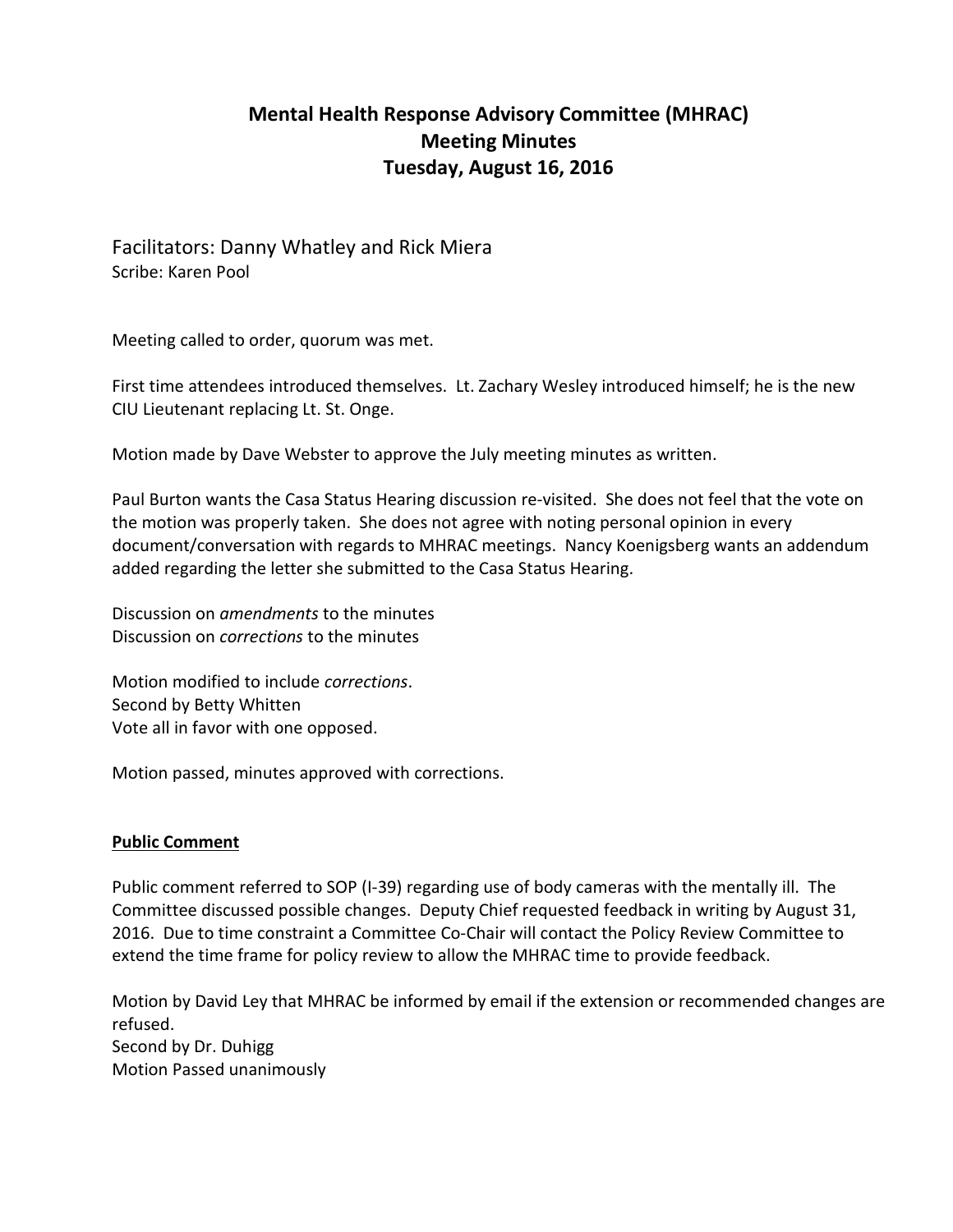# **Public Comment cont.**

Public comment/question regarding Corrections Officers receiving CIT training. Matt Tinney advised other items take priority. Option is to "Train the Trainers" and they could adapt the training to incustody environments

## **Discussion, Article 6 of the MHRAC By-laws (co-chair terms)**

Discussed term limits of co-chairs; there are no limits on chairs for sub committees. Discussion on term limits for Executive Committee Co-chairs tabled till September meeting.

#### **Discussion of Sub-Committees**

### **Training Committee**

Motion made by Steve Bringe to have Rosana Cox replace him on the Training Committee as he is unable to attend the meetings at the time scheduled. Second by Robert Salazar Vote was unanimous Motion passed

#### **Resource Committee**

Motion made by Yvettte Garcia to appoint John Barnum, President of NAMI, to Chair of the Resource sub-committee. Second by Robert Salazaar. Vote unanimous to accept Motion passed

Motion made by Sgt. John Garcia to appoint Yvette Garcia co-chair of the Resource Committee to represent APD. Second by Steve Bringe Vote unanimous to accept Motion passed.

#### **Information Sharing Sub-committee**

Nancy Koenigsberg, Chair of the Information Sharing sub-committee wants and needs to have a 'peer' as part of the Information Sharing sub-committee.

All Sub-Committee reports are due for review in October. Also the cover page for the annual report to DOJ is due in December.